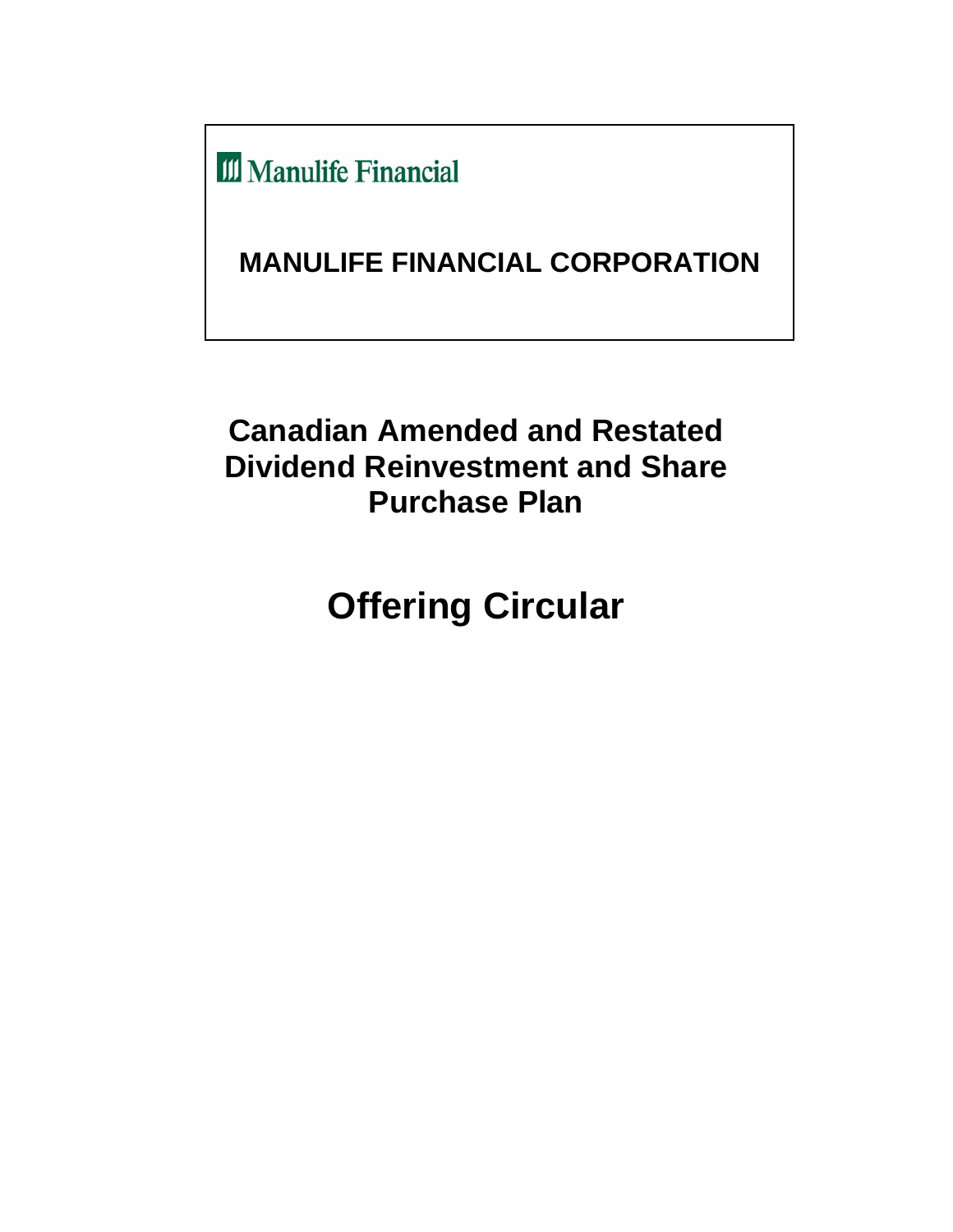# **Table of Contents**

|    | Notice to Non-Registered Beneficial Holders of Common Shares 1 |  |
|----|----------------------------------------------------------------|--|
|    |                                                                |  |
|    | Canadian Amended and Restated Dividend Reinvestment and Share  |  |
| А. |                                                                |  |
| В. |                                                                |  |
| C. |                                                                |  |
| D. |                                                                |  |
| Е. |                                                                |  |
| F. | Disposition or Withdrawal of Common Shares 11                  |  |
| G. |                                                                |  |
| Η. |                                                                |  |
| L. |                                                                |  |
| J. |                                                                |  |
| Κ. |                                                                |  |
|    |                                                                |  |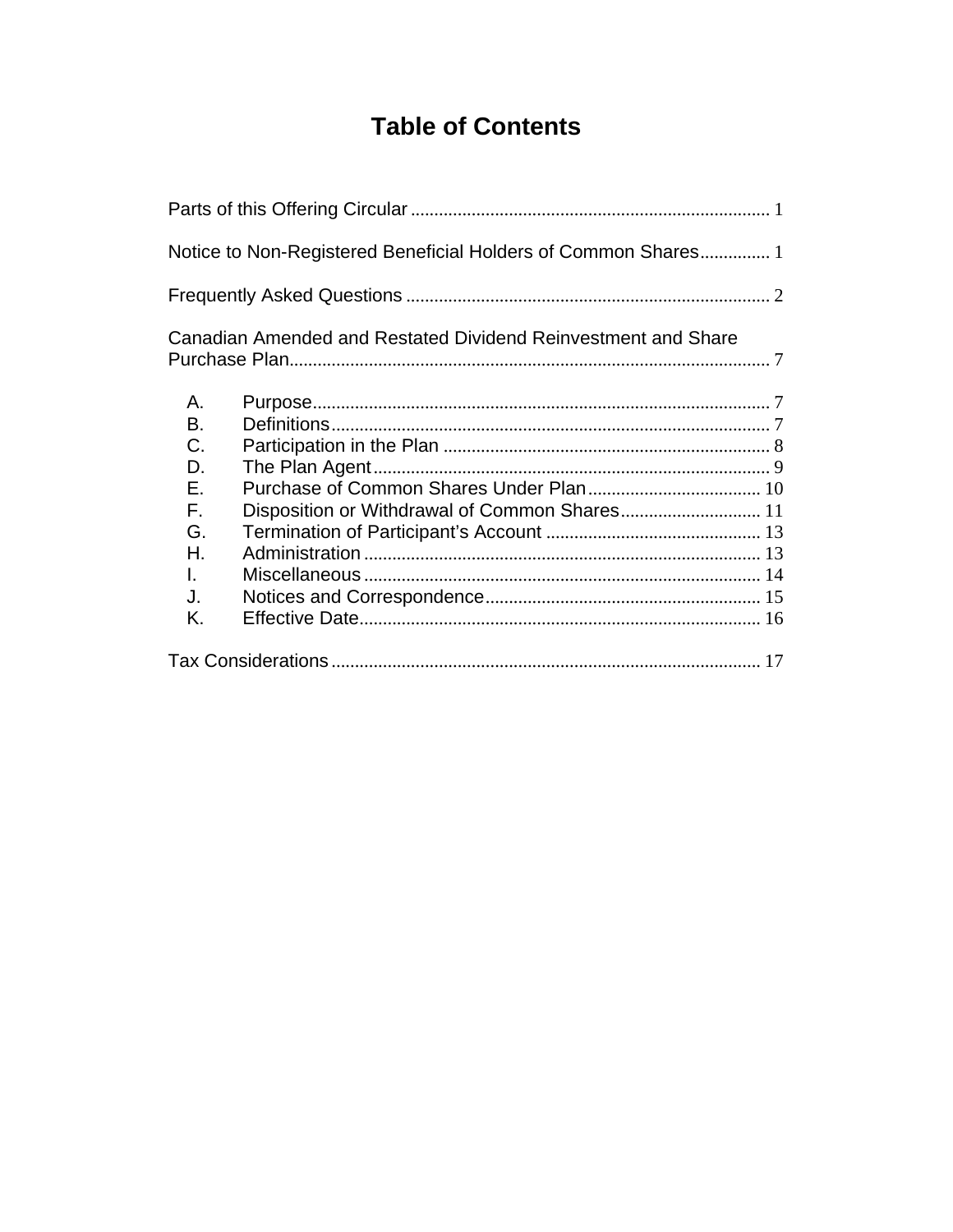# **MANULIFE FINANCIAL CORPORATION**

# **Canadian Amended and Restated Dividend Reinvestment and Share Purchase Plan (the "Plan") Offering Circular**

#### **Parts of this Offering Circular**

This Offering Circular has three parts.

The first part answers common questions regarding the Plan but does not describe all of the provisions of the Plan.

A copy of the Plan in its entirety is included in the second part of this Offering Circular.

In case of any difference between the information given in the Frequently Asked Questions part of this Offering Circular and the Plan, the provisions of the Plan will govern.

The last part of this Offering Circular describes some income tax considerations relating to participation in the Plan. This tax information is of a general nature only and you should consult your own tax advisor with respect to your own particular circumstances.

#### **Notice to Non-Registered Beneficial Holders of Common Shares**

Non-registered beneficial holders of the Company's common shares (i.e. shareholders who hold their common shares through an intermediary such as a financial institution, broker or other nominee) should consult with that intermediary to determine the procedures for participation in the Plan. The administrative practices of such intermediaries may vary and accordingly the various dates by which actions must be taken and documentary requirements set out in the Plan may not be the same as those required by intermediaries. Some intermediaries may require non-registered beneficial shareholders to become registered shareholders in order to participate in the Plan. There may be a fee charged by some intermediaries for non-registered beneficial shareholders to become registered shareholders, which will not be covered by the Company or the Plan Agent.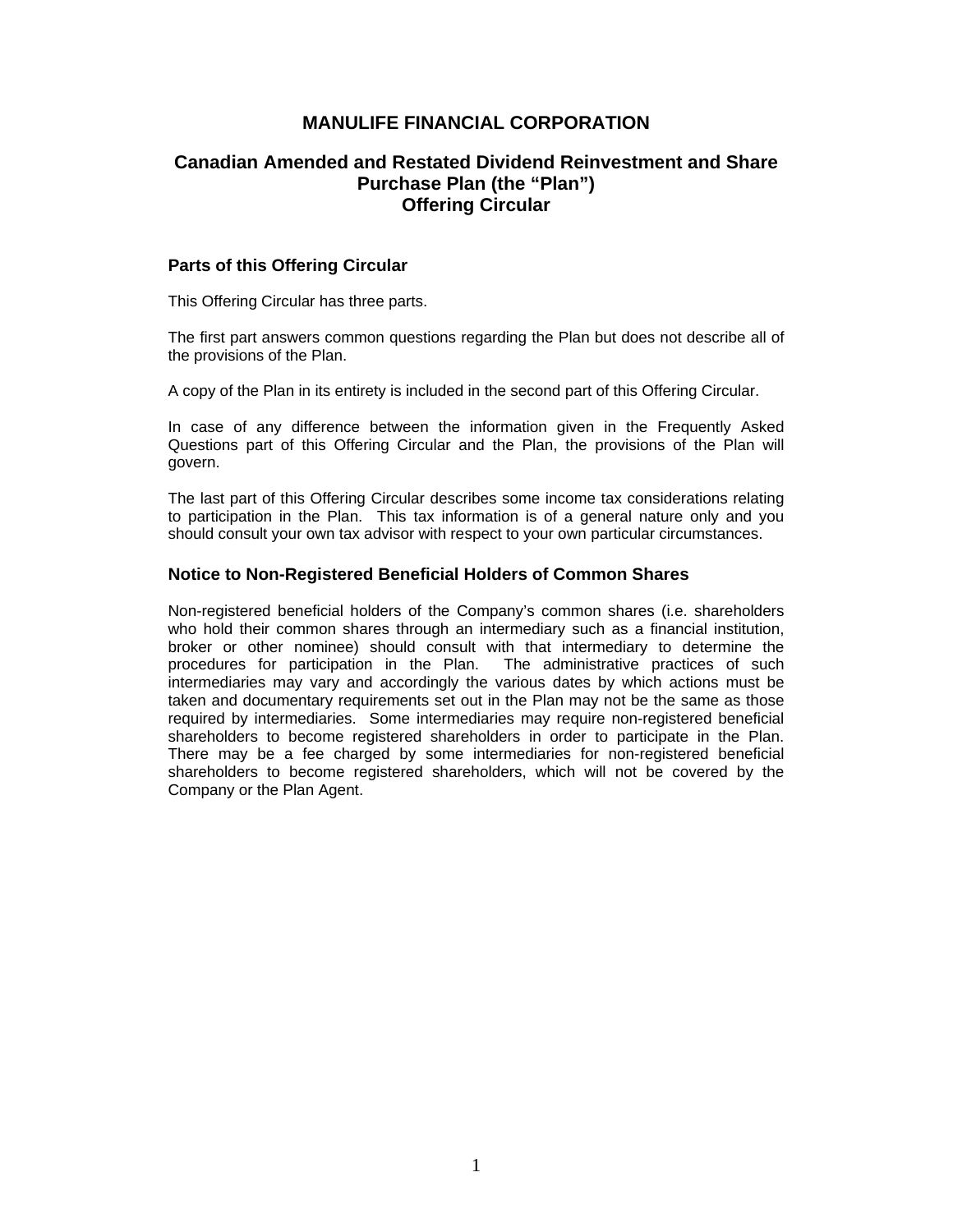# **Frequently Asked Questions**

### **1. What is Manulife Financial Corporation's Canadian Amended and Restated Dividend Reinvestment and Share Purchase Plan?**

The Plan allows the Company's common shareholders to automatically reinvest cash dividends paid on their common shares in additional common shares. The Plan also allows participants to purchase additional common shares of the Company and to sell common shares acquired under the Plan. Common shares acquired under the Plan will be automatically enrolled in the Plan.

Shareholders who do not enroll their common shares in the Plan will continue to receive dividends in the usual manner.

#### **2. Can I enroll only some of my common shares in the Plan?**

You may enroll some or all of the common shares you own in the Plan. All dividends paid on common shares enrolled in the Plan will be reinvested. If you enroll only some of your common shares in the Plan, you will be required to register for direct deposit payment of dividends on your common shares not enrolled in the Plan.

# **3. What are some advantages of participating in the Plan?**

The Plan offers the Company's common shareholders a cost-effective means to purchase the Company's common shares through the reinvestment of dividends and optional cash purchases on a regular basis and in a convenient manner.

Participants in the Plan will dollar cost-average their common share purchases by reinvesting dividends under the Plan on a regular quarterly basis. There may also be a discount of up to 5% from the Average Market Price (as hereinafter defined) if the Company issues common shares from the treasury of the Company in connection with the reinvestment of dividends. The discount will not apply to common shares purchased on the open market under the Plan or to common shares issued from the treasury of the Company in connection with optional share purchases. Full investment of funds is assured under the Plan because the Plan permits fractions of common shares, as well as whole common shares, to be credited to participants' accounts.

No administration fees are charged to participants by the Company or the Plan Agent for their participation in the Plan. The Company will pay for any brokerage commissions on purchases of shares under the Plan.

# **4. Who is eligible to participate in the Plan?**

Registered shareholders and ownership statement holders who reside in Canada and hold at least one whole common share are eligible to participate. Nonregistered beneficial Canadian shareholders may also participate but should contact their intermediary to determine procedures for participation in the Plan. If you are not a Canadian resident, you may be eligible to participate in a separate but similar plan that the Company has established for U.S. shareholders.

Registered shareholders have been issued a share certificate or certificates in their own name for the common shares that they own. Ownership statement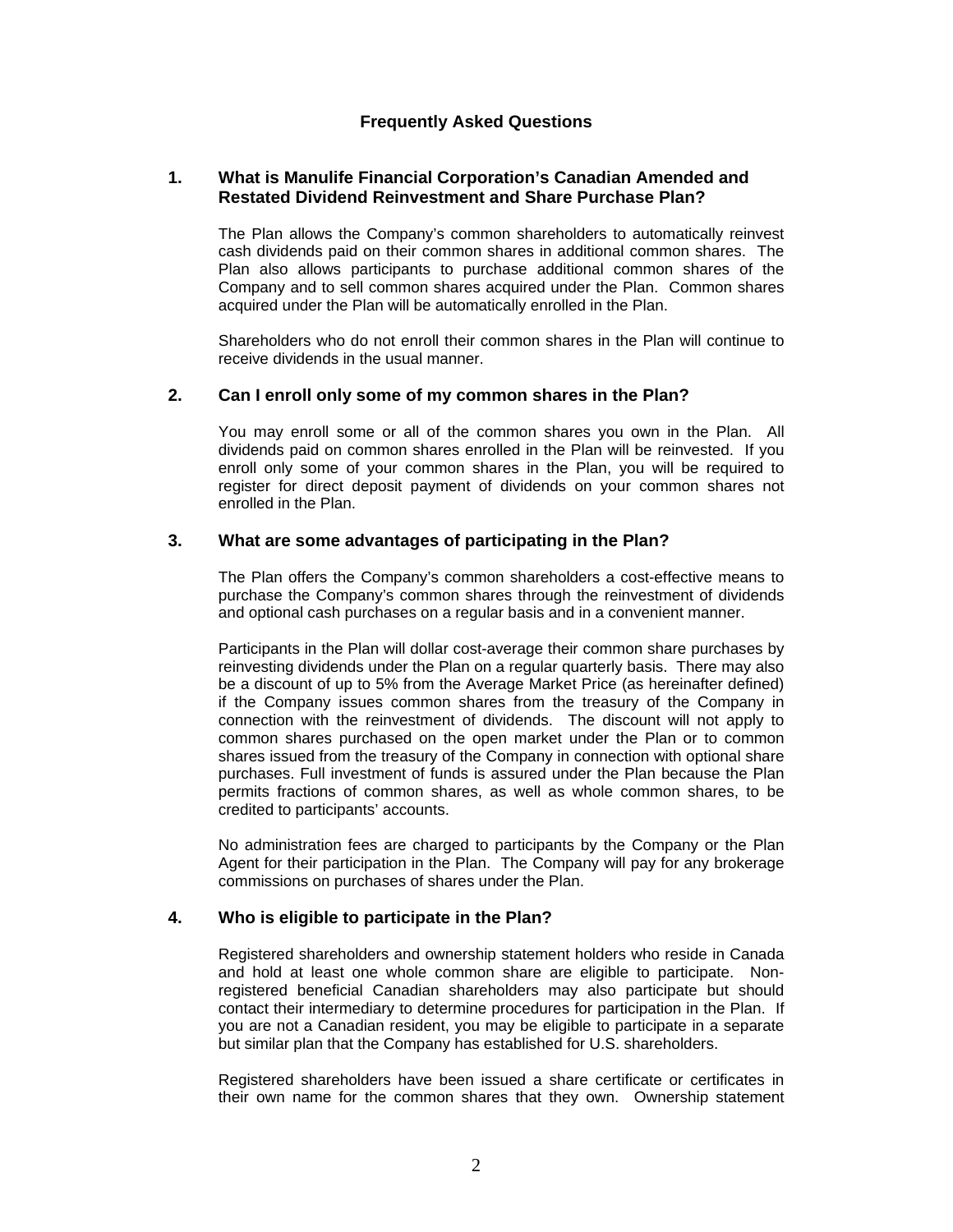holders have received a share ownership statement for common shares of the Company issued pursuant to the demutualization of The Manufacturers Life Insurance Company. Non-registered beneficial shareholders hold their common shares through an intermediary such as a financial institution, broker or other nominee, and have not been issued share certificates in their own name.

# **5. How do I enroll in the Plan?**

If you are a registered shareholder or ownership statement holder, complete the enrollment authorization form attached to this Offering Circular and mail it to the Plan Agent. Please do not send share certificates, ownership statements or dividend cheques to the Plan Agent. Your common shares will be enrolled as of the next dividend record date, provided the Plan Agent receives your completed enrollment authorization form at least 5 business days before that date.

If you are a non-registered beneficial shareholder you should contact the intermediary through which you hold your common shares to participate in the Plan. If your intermediary is unwilling or unable to enroll your common shares in the Plan, you may become a registered shareholder by instructing your intermediary to send you a share certificate representing your common shares (for which you may be charged a fee which you are responsible for) and enroll in the Plan by following the enrollment procedure for registered shareholders.

Once you have enrolled in the Plan, participation continues automatically until you terminate it, or until the Plan is terminated.

# **6. How can I purchase additional common shares under the Plan?**

Plan participants may make an optional cash purchase of common shares under the Plan by delivering a payment form, in the form established by the Company and the Plan Agent from time to time, to the Plan Agent together with sufficient funds in Canadian dollars to make that purchase. Common shares acquired under an optional cash purchase will automatically be enrolled in the Plan. The minimum permitted optional cash purchase is \$100, and no participant may make optional cash purchases in excess of \$250,000 in one calendar year. As set out below, the Plan Agent will apply optional cash payments for purchases of common shares on common share dividend payment dates only.

The Plan Agent is required under the *Proceeds of Crime (Money Laundering) and Terrorist Financing Act* (Canada) to collect and record certain information relating to optional cash purchases. Plan participants wishing to make an optional cash purchase of common shares will be required to complete a participant declaration form and comply with the Plan Agent's requirements.

# **7. How will common shares be purchased for participants under the Plan?**

Cash dividends payable on common shares enrolled in the Plan will be aggregated and then used by the Plan Agent, to arrange for the purchase of common shares, either on the open market through a registered broker-dealer on the Toronto Stock Exchange, or through a treasury issue by the Company. These common shares will be automatically enrolled in the Plan. For optional cash purchases, the Plan Agent will use the funds received from the participant to arrange for the purchase of common shares, either on the open market through a registered broker-dealer on the Toronto Stock Exchange, or through a treasury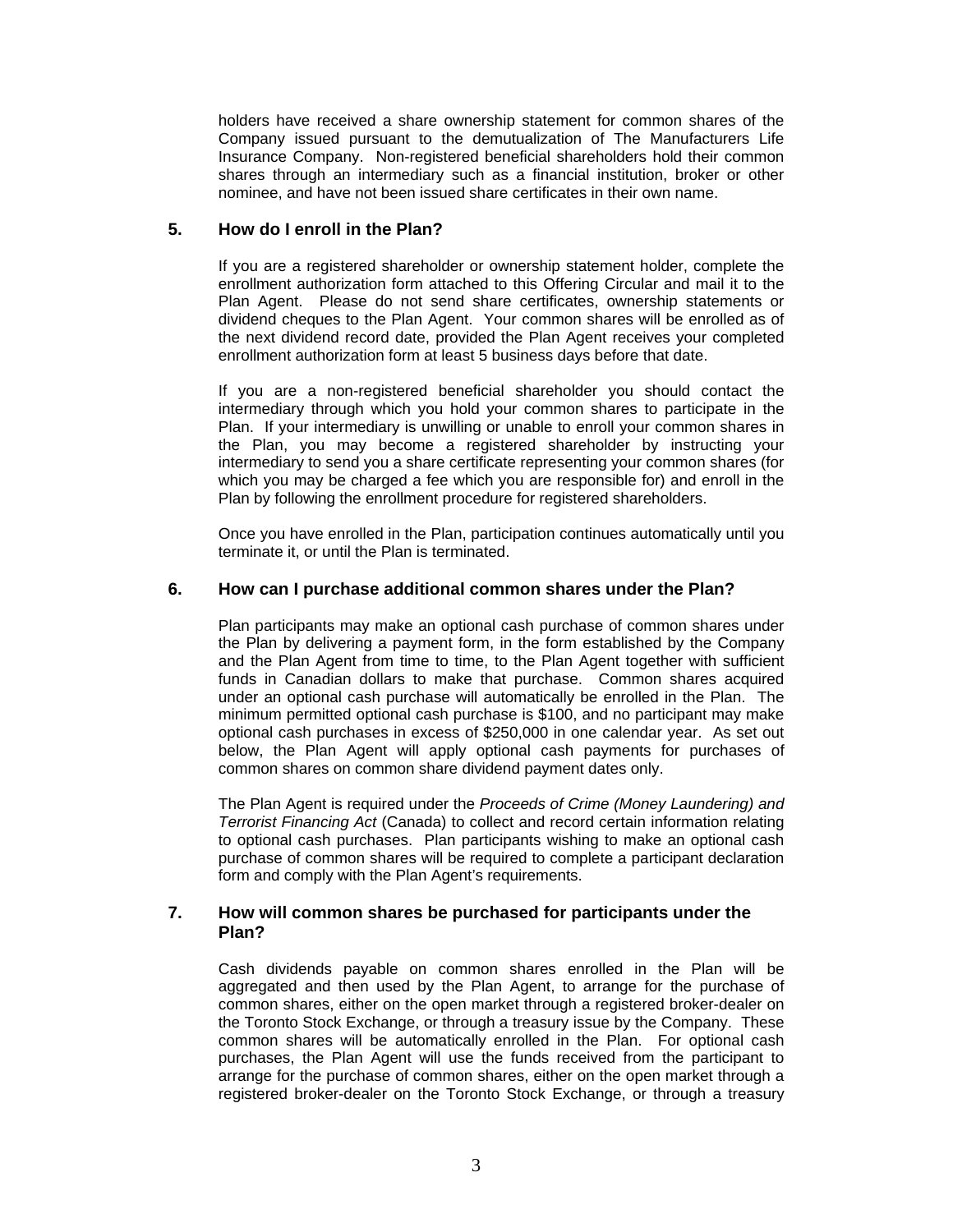issue by the Company. These common shares will be automatically enrolled in the Plan.

# **8. When will common shares be purchased for participants?**

For dividend reinvestment, common shares will be purchased on each common share dividend payment date. Historically, the Company has paid dividends on its common shares on the 19<sup>th</sup> day (or the following business day if the 19<sup>th</sup> day is not a business day) of March, June, September and December in each year. The declaration of dividends and corresponding dividend record and payment dates are determined by the Company's Board of Directors in its sole discretion.

Optional cash payments will be used by the Plan Agent to purchase common shares on the first common share dividend payment date following receipt of a payment form and cleared funds for such payment, provided that such payments are received no later than 5 business days before a common share dividend payment date. If funds for an optional cash payment are provided by cheque, the cheque will be cashed and the funds must be cleared at least 5 business days before a dividend payment date in order for funds to be invested on that dividend payment date. Optional cash payments that are received too late will be held for investment until the next common share dividend payment date unless the participant requests that such payment be returned. No interest will be paid to participants on any funds held for investment under the Plan.

# **9. What will be the price of the common shares purchased under the Plan?**

If common shares are issued from the treasury of the Company, the price will be equal to the volume weighted average closing trading price of the common shares on the Toronto Stock Exchange on the five trading days preceding the dividend payment date (the "Average Market Price"). There may also be a discount of up to 5% from the Average Market Price if the Company issues common shares from the treasury in connection with the reinvestment of dividends. The Company will announce by way of press release and in dividend announcements whether purchases of common shares under the Plan will be made on the open market or from treasury and any applicable discount for shares issued from treasury in connection with the reinvestment of dividends. This discount will not apply in connection with common shares issued from the treasury of the Company in connection with optional cash purchases.

The price for common shares purchased on the open market for participants under the Plan on any common share dividend payment date will be the volume weighted average of the price paid for all common shares purchased under the Plan through the Toronto Stock Exchange on that date.

# **10. Will certificates be issued for common shares purchased under the Plan?**

No. The number of whole and fractional common shares purchased with your reinvested dividends or as optional cash purchases will be recorded in your Plan account by the Plan Agent. This convenience protects against loss, theft or destruction of share certificates.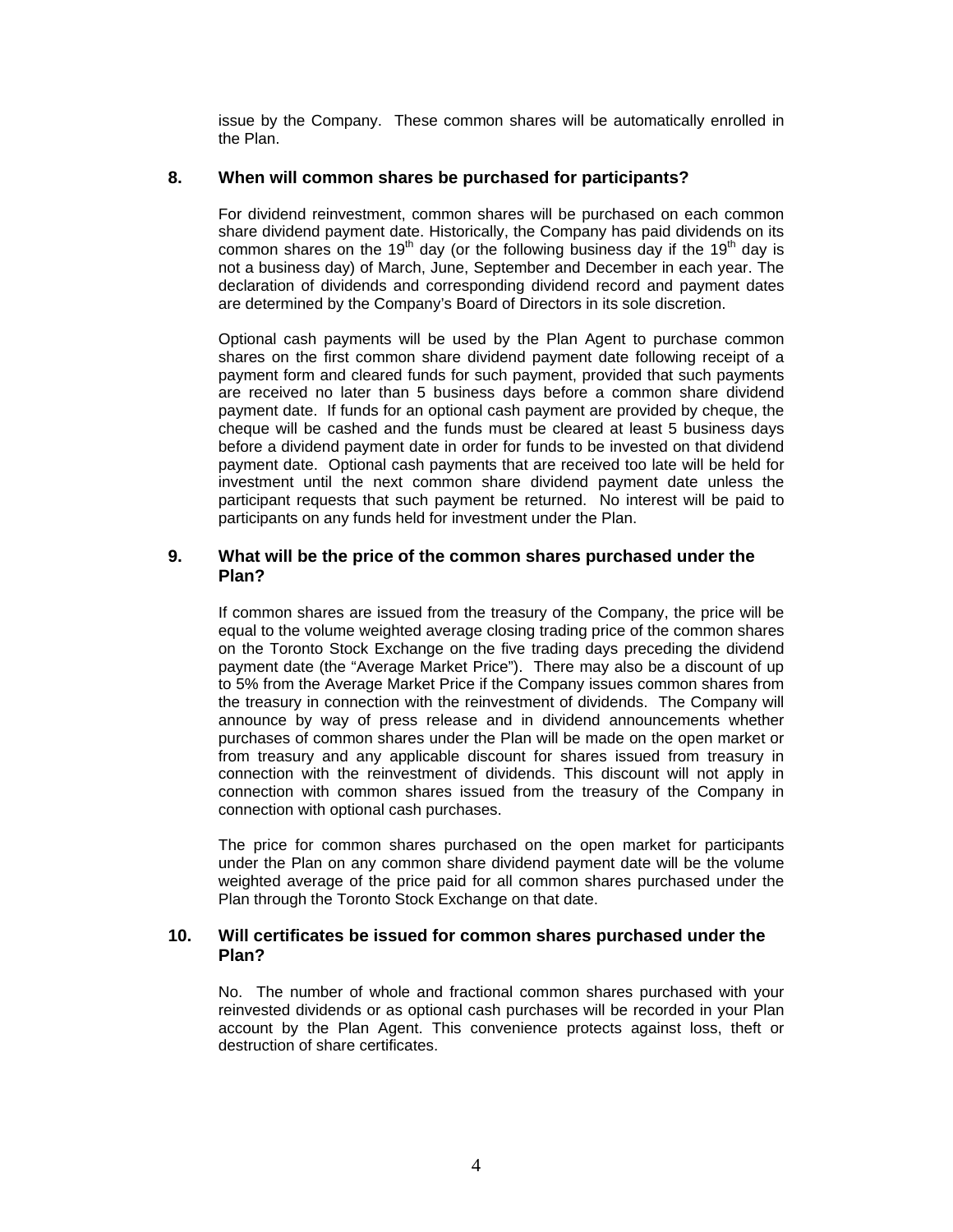# **11. What kind of statements will I receive if I participate in the Plan?**

If you are a registered shareholder or ownership statement holder participating in the Plan, you will receive a statement of account and tax information at least annually for reporting dividends paid on common shares purchased with your reinvested dividends and for your optional cash purchases under the Plan. You should retain account statements for your records.

If you are a non-registered beneficial shareholder participating in the Plan, you will receive information regarding reinvestment of dividends and optional cash purchases of common shares from your intermediary in accordance with your intermediary's administrative practices.

#### **12. How do I withdraw some or all of my common shares from the Plan?**

You may withdraw any number of whole common shares from the Plan at any time by providing written notice to the Plan Agent. If you withdraw only a portion of your common shares from the Plan, you must register for direct deposit payment of dividends on your common shares not enrolled in the Plan. You may also terminate your participation in the Plan by withdrawing all of your common shares from the Plan.

If you are a registered shareholder or ownership statement holder participating in the Plan you may request the Plan Agent to issue a share certificate to you for the number of whole common shares held in your Plan account that you wish to withdraw. If you are a non-registered beneficial shareholder participating in the Plan, you must instruct your intermediary to arrange for the withdrawal of your common shares enrolled in the Plan.

We may terminate your participation in the Plan at any time if you have less than one whole common share enrolled in the Plan. Upon termination of your participation in the Plan, the Plan Agent will make a cash payment to you for any fractional common shares held for you at such time. All payments will be made in Canadian dollars.

Withdrawal requests received by the Plan Agent less than five business days prior to a common share dividend record date will not be processed until after that common share dividend payment date. Requests for share certificates will normally be processed within two to three weeks of receipt of the request. Requests to withdraw common shares made by the administrator of an estate of a deceased participant under the Plan must be accompanied by appropriate documentation. Contact the Plan Agent for details.

You may re-enroll in the Plan at any time if you hold at least one whole common share and are otherwise eligible to participate in the Plan.

# **13. How do I sell common shares from the Plan?**

If you are a registered shareholder or ownership statement holder participating in the Plan, you may instruct the Plan Agent to arrange for the sale of some or all of your common shares held in the Plan at any time by providing written instructions to the Plan Agent. The Plan Agent will arrange for the sale of the common shares through a registered broker-dealer at prevailing market prices on the Toronto Stock Exchange within one to two weeks of receipt of your written instructions and will pay to you the proceeds of the sale, less any brokerage commissions, which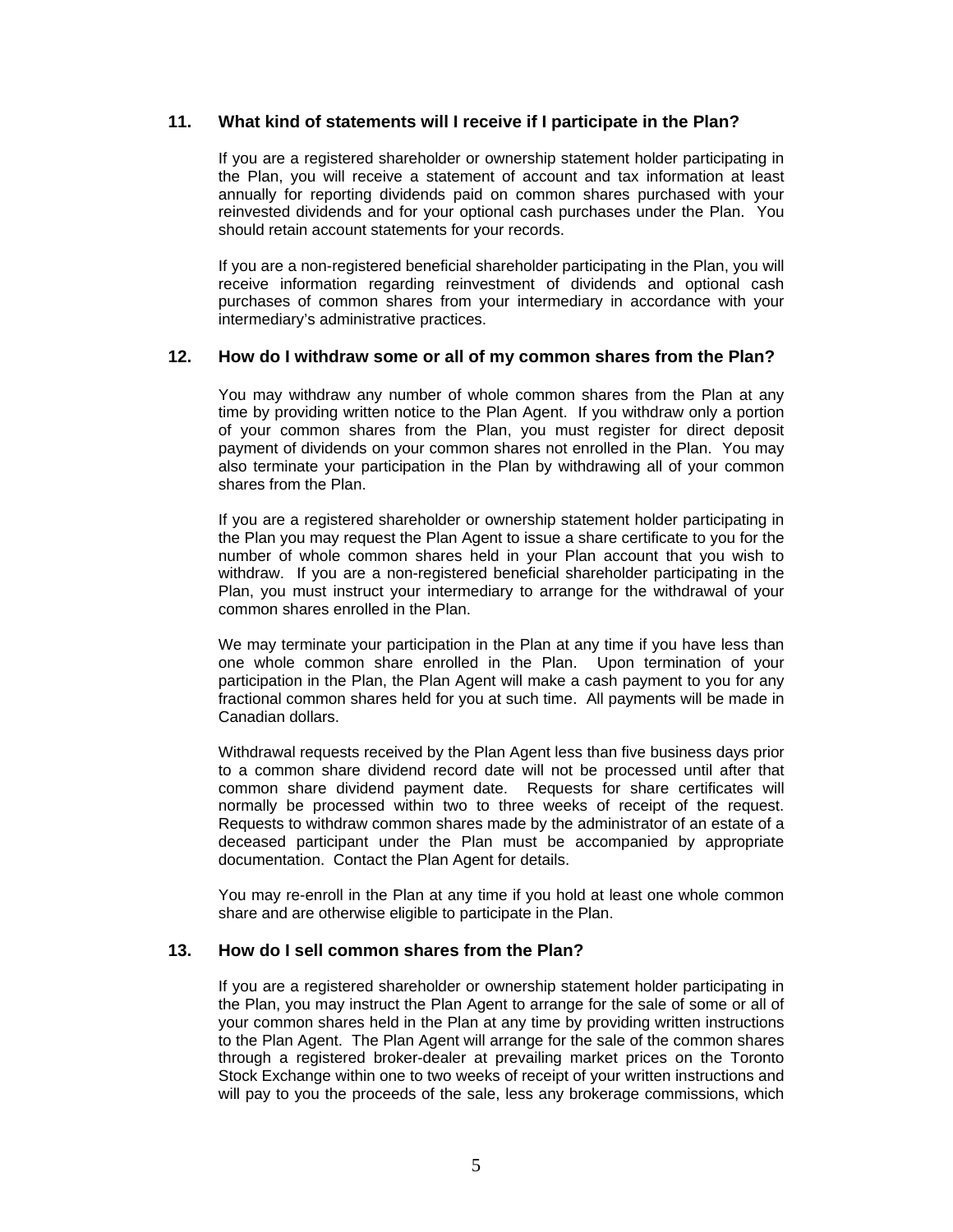you will be responsible for, and transfer taxes, if any. Alternatively, you may request a share certificate on withdrawal of whole common shares from the Plan which you may then sell through your intermediary.

If you are a non-registered beneficial shareholder participating in the Plan, you should contact your intermediary if you wish to sell your common shares enrolled in the Plan.

#### **14. What is the cost of participation in the Plan?**

The Company will be responsible for all administrative costs of the Plan, including any brokerage commissions on share purchases or the fees or other expenses of the Plan Agent. There are no charges payable by a participant upon termination of participation in the Plan. However, participants are responsible for all applicable brokerage commissions and transfer taxes, if any, incurred in connection with the sale of common shares by the Plan Agent on behalf of any participant.

# **15. What are the tax consequences of participating in the Plan?**

Generally, you will be taxed on dividends that are reinvested in common shares under the Plan in the same manner as you would have if you had received the dividends in cash. For a summary of the general Canadian income tax implications of participating in the Plan please refer to "Tax Considerations" at the end of this Offering Circular.

#### **Further questions regarding the Manulife Financial Corporation Canadian Amended and Restated Dividend Reinvestment and Share Purchase Plan should be directed to the Plan Agent at:**

CIBC Mellon Trust Company Attention: Dividend Reinvestment **Department** P.O. Box 7010 Adelaide Street Postal Station Toronto, Ontario M5C 2W9

Telephone: 1-800-783-9495 Facsimile: 1-877-713-9291

Email: inquiries@cibcmellon.com On the Web: www.cibcmellon.com/investor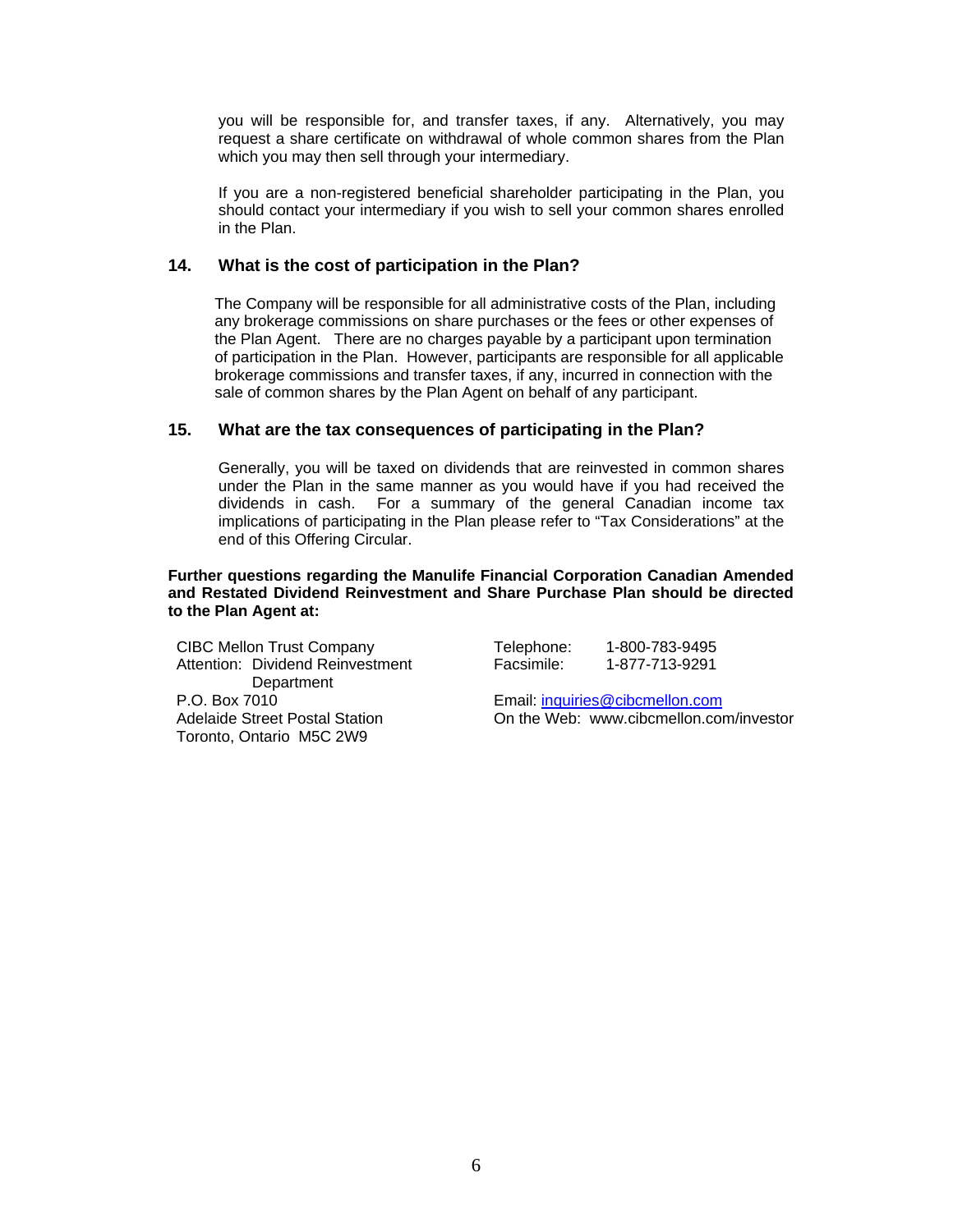# **MANULIFE FINANCIAL CORPORATION**

# **Canadian Amended and Restated Dividend Reinvestment and Share Purchase Plan**

#### **A. Purpose**

The Manulife Financial Corporation Amended and Restated Canadian Dividend Reinvestment and Share Purchase Plan permits eligible holders of Common Shares to automatically reinvest all cash dividends paid on Common Shares in additional Common Shares and to make optional cash purchases of additional Common Shares.

#### **B. Definitions**

Unless the context otherwise requires, capitalized terms used in this Plan have the following definitions:

"**Average Market Price**" has the meaning set out in Section E.5.

"**Business Day**" means any day on which the Plan Agent's offices are generally open for the transaction of commercial business, but does not in any event include a Saturday, Sunday, civic or statutory holiday in the Province of Ontario or a day on which the Toronto Stock Exchange does not publicly trade.

"**Common Shares**" means common shares of the Company.

"**Company**" means Manulife Financial Corporation.

"**Dividend Payment Date**" means a date on which cash dividends are paid on Common Shares.

"**Dividend Record Date**" means a record date for the payment of dividends on Common Shares.

"**Dividend Shares**" has the meaning set out in Section E.1.

"**Insurance Companies Act**" means the *Insurance Companies Act* (Canada), as amended from time to time.

"**Market Purchase**" has the meaning set out in Section E.3.

"**Non-Registered Participant**" means a Participant who is a non-registered beneficial holder of Common Shares enrolled in the Plan that are held through an intermediary such as a financial institution, broker or nominee, but does not include a Participant who holds an Ownership Statement.

"**Optional Cash Purchase Shares**" has the meaning set out in Section E.2.

"**Ownership Statement**" means a share ownership statement issued pursuant to the demutualization of The Manufacturers Life Insurance Company, which states among other things the name of the ownership statement holder and the number of Common Shares beneficially owned by such ownership statement holder.

"**Participant**" means a holder of Common Shares enrolled in the Plan.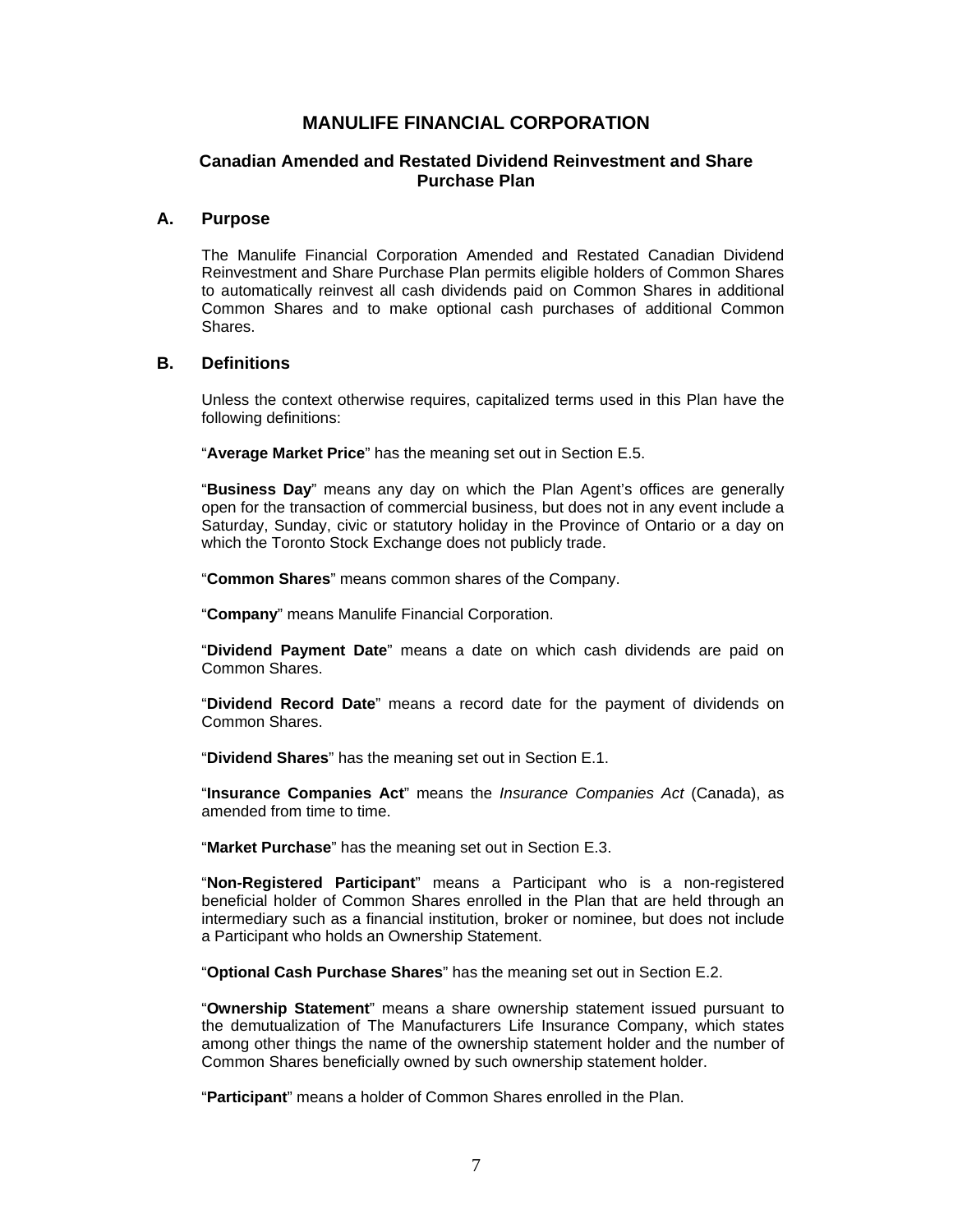"**Plan**" means this Manulife Financial Corporation Amended and Restated Canadian Dividend Reinvestment and Share Purchase Plan, as amended from time to time.

"**Plan Agent**" means the agent appointed by the Company from time to time to administer the Plan.

"**Plan Shares**" means Dividend Shares and Optional Cash Purchase Shares held by the Plan Agent under the Plan on behalf of Participants.

"**Registered Participant**" means a Participant who holds a certificate or certificates registered in their own name for Common Shares enrolled in the Plan, or a Participant who holds an Ownership Statement.

**"Treasury Purchase"** has the meaning set out in Section E.3.

#### **C. Participation in the Plan**

C.1 General

Provisions of this Plan apply to all Participants, but are subject to the administrative practices and requirements of intermediaries through whom Common Shares are held by Non-Registered Participants. Those administrative practices and held by Non-Registered Participants. requirements may vary, and Non-Registered Participants should contact their intermediary to determine the requirements of such intermediary regarding participation in the Plan.

#### C.2 Eligibility

Subject to the provisions of this Part C, holders of Common Shares residing in Canada are eligible to participate in the Plan. Holders of Common Shares residing outside of Canada may not participate in the Plan.

C.3 Enrollment – Registered Shareholders and Ownership Statement Holders

Registered holders of Common Shares and holders of Ownership Statements may enroll their Common Shares in the Plan by completing an enrollment authorization in such form as may be approved by the Company and the Plan Agent from time to time and mailing it to the Plan Agent.

C.4 Enrollment – Non-Registered Beneficial Shareholders

Shareholders who hold their Common Shares through an intermediary must have such Common Shares registered in their own name and enrolled in accordance with Section C.3, or instruct their intermediary to enroll their Common Shares in the Plan on their behalf, if the intermediary will allow such enrollment.

C.5 Date of Enrollment

A registered holder of Common Shares or Ownership Statement holder will become a Participant in the Plan as of the next Dividend Record Date following receipt by the Plan Agent of the shareholder's completed enrollment authorization form, provided the Plan Agent has received such form at least five Business Days prior to such Dividend Record Date. The date of enrollment for non-registered beneficial holders of Common Shares who have instructed an intermediary to enroll their Common Shares in the Plan will be determined by the administrative practices of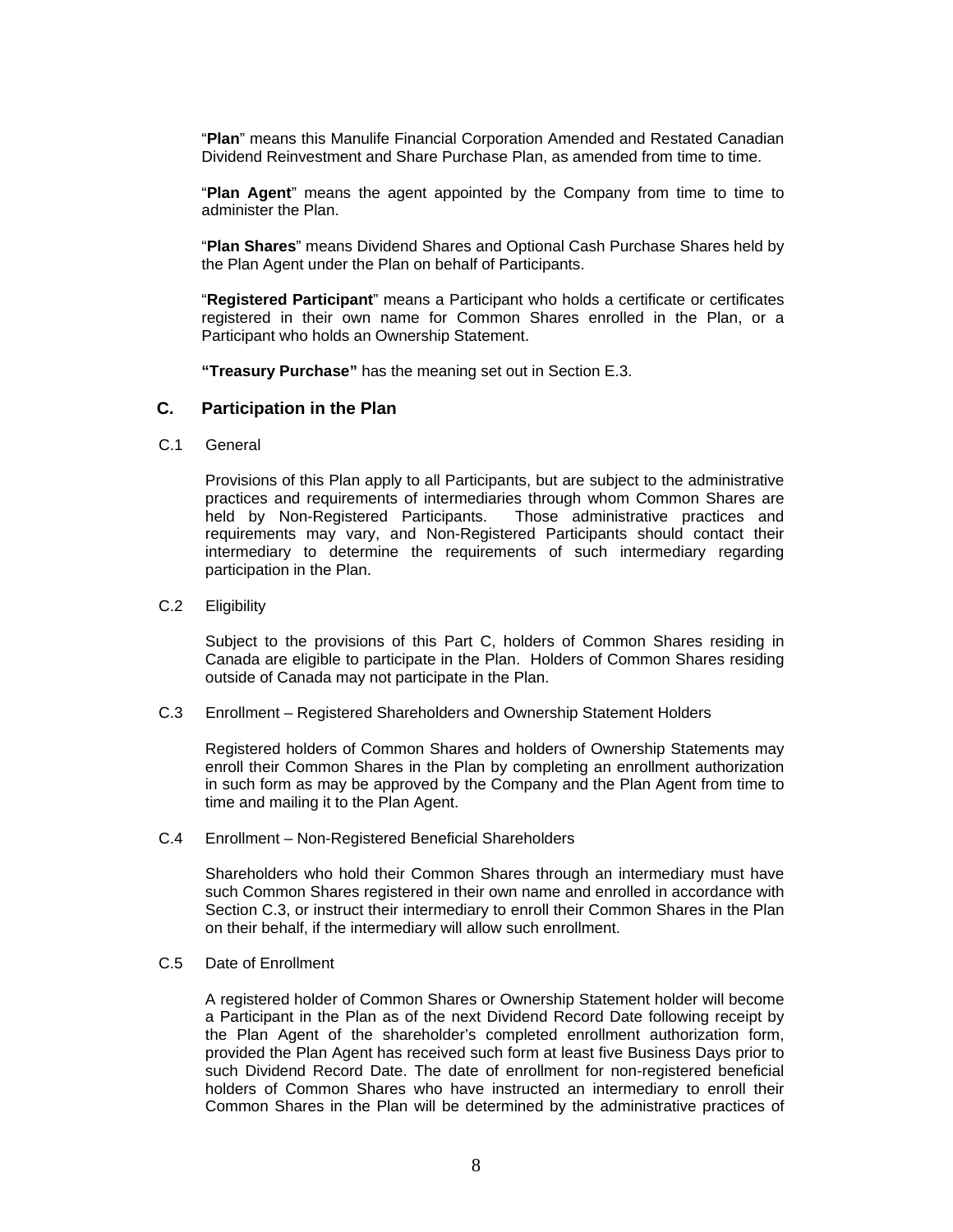such intermediary, provided that requests for enrollment submitted to the Plan Agent by an intermediary less than five Business Days prior to a Dividend Record Date will be processed after the next Dividend Payment Date.

C.6 Insurance Companies Act Restrictions

Participation in the Plan is subject to the provisions of the Insurance Companies Act prohibiting the issue or transfer of Common Shares to persons in certain circumstances relating to the percentage of the holdings of such persons or a group of such persons in any class of shares of the Company. The Company may, pursuant to its obligations under the Insurance Companies Act, determine that any shareholder or group of shareholders identified by the Company from time to time, is not eligible to participate or to continue to participate in the Plan and may refuse to accept, as initial or continuing Participants in the Plan, shareholders who become ineligible by reason of Insurance Companies Act prohibitions.

#### C.7 Other Restrictions

The Company may, in its sole discretion, determine from time to time that any shareholder or group of shareholders may not participate or continue to participate in the Plan. Without limitation, the Company may deny the right to participate in the Plan to any shareholder if the Company has reason to believe that such shareholder has been engaging in market activities, or has been artificially accumulating securities of the Company, for the purpose of taking undue advantage of the Plan to the detriment of the Company. The Company may also deny the right to participate in the Plan to any shareholder that enrolls only part of their Common Shares in the Plan and is not registered for direct deposit payment of dividends on Common Shares not enrolled in the Plan.

#### **D. The Plan Agent**

#### D.1 Administration of the Plan

The Company may from time to time appoint a Plan Agent to administer the Plan on behalf of the Company and the Participants pursuant to an agreement between the Company and the Plan Agent which may be terminated by the Company or the Plan Agent in accordance with its terms.

D.2 Dealing in Company Securities

The Plan Agent or its affiliates may, from time to time, for their own account or on behalf of accounts managed by them, deal in securities of the Company and will not be liable to account to the Company or to Participants in respect of such dealings.

D.3 Adherence to Regulation

The Plan Agent is required to comply with applicable laws, orders or regulations of any governmental authority which impose on the Plan Agent a duty to take or refrain from taking any action under the Plan and to permit any properly authorized person to have access to and to examine and make copies of any records relating to the Plan.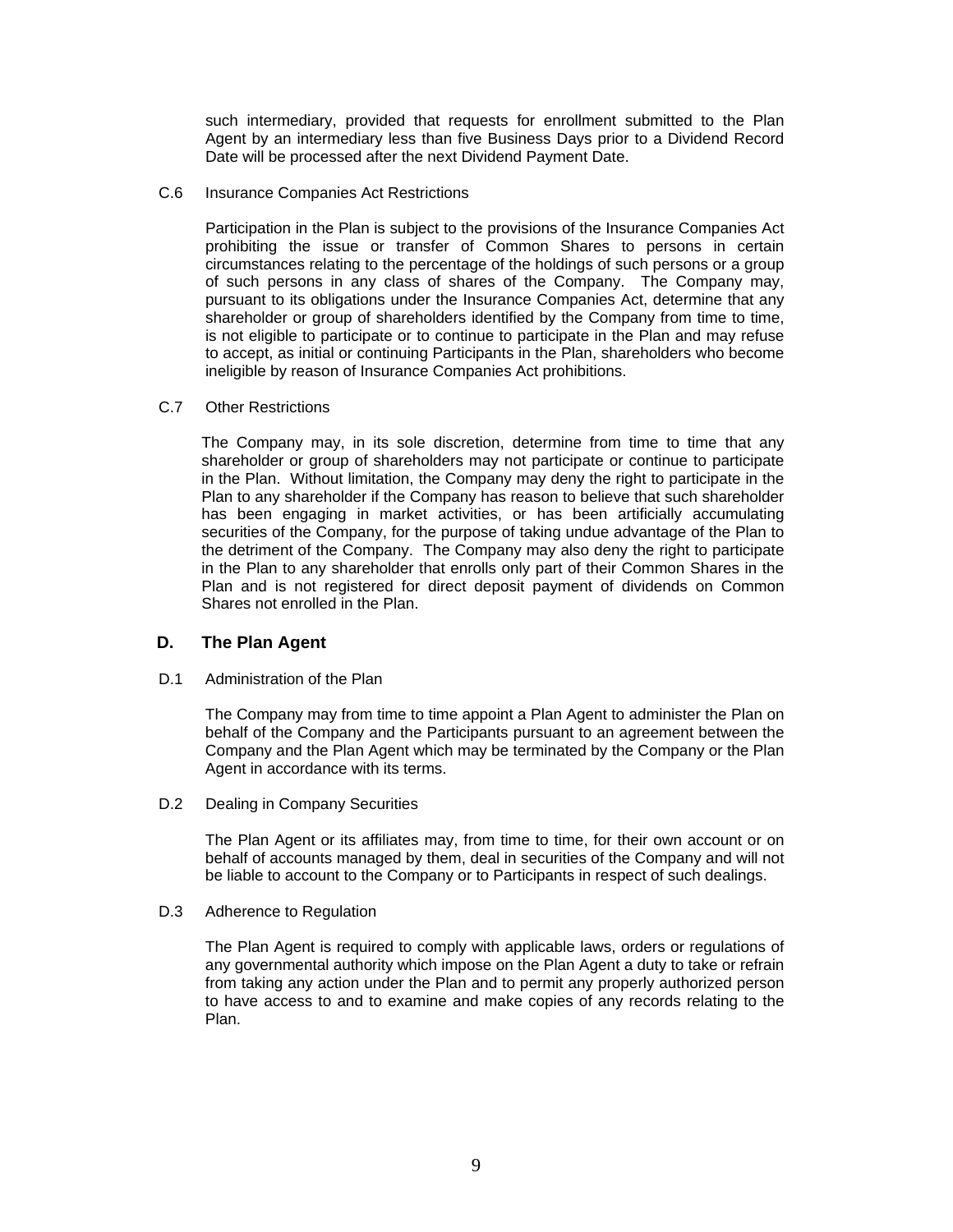#### D.4 Resignation of Plan Agent

The Plan Agent may resign as Plan Agent under the Plan in accordance with the agreement between the Company and the Plan Agent, in which case the Company will appoint another agent as the Plan Agent.

# **E. Purchase of Common Shares Under Plan**

#### E.1 Aggregation of Dividends and Allocation to Participants' Accounts

On each Dividend Payment Date the Company will pay all cash dividends payable on Common Shares enrolled in the Plan to the Plan Agent. Those cash dividends will be aggregated and used by the Plan Agent to purchase Common Shares ("**Dividend Shares**") on behalf of Registered Participants on each Dividend Payment Date. The Dividend Shares will, in turn, be enrolled in the Plan. Following each Dividend Payment Date, each Registered Participant's account will be credited with that number of Dividend Shares, including fractions computed to four decimal places, which is equal to the aggregate amount to be invested for the Registered Participant's account divided by the applicable Average Market Price.

#### E.2 Optional Cash Purchase Shares

Participants may choose to make optional cash purchases of Common Shares under the Plan in amounts equal to or greater than \$100, but not to exceed \$250,000 per annum. Registered Participants may make optional cash purchases by submitting to the Plan Agent a payment enrollment form, in such form as may be approved by the Company and the Plan Agent, together with sufficient funds in Canadian dollars to make the optional cash purchase. Optional cash payments will be used by the Plan Agent to purchase Common Shares on the first Dividend Payment Date following receipt of a payment enrollment form and cleared funds, provided that any such form or cleared funds received less than five Business Days before a Dividend Payment Date will be used to purchase Common Shares on the next Dividend Payment Date. There is no obligation on a Participant to make optional cash payments nor to make all such payments in the same amount. No interest will be paid to Participants on any funds held for investment under the Plan.

Eligible optional cash payments made by Registered Participants will be aggregated and used by the Plan Agent to purchase Common Shares ("**Optional Cash Purchase Shares**") on behalf of those Registered Participants on each Dividend Payment Date. Optional Cash Purchase Shares will, in turn, be enrolled in the Plan. Following each Dividend Payment Date, the account of each Registered Participant making an optional cash purchase will be credited with that number of Optional Cash Purchase Shares purchased on behalf of the Registered Participant, including fractions computed to four decimal places, which is equal to the aggregate amount to be invested for the Registered Participant's account divided by the applicable Average Market Price.

Non-Registered Participants should contact their intermediary to determine the procedures for making optional cash purchases of Common Shares under the Plan.

#### E.3 Source of Plan Shares

The Plan Shares acquired by the Plan Agent under the Plan will be, at the Company's election determined from time to time by authorization of the Board of Directors of the Company, either newly issued Common Shares purchased from the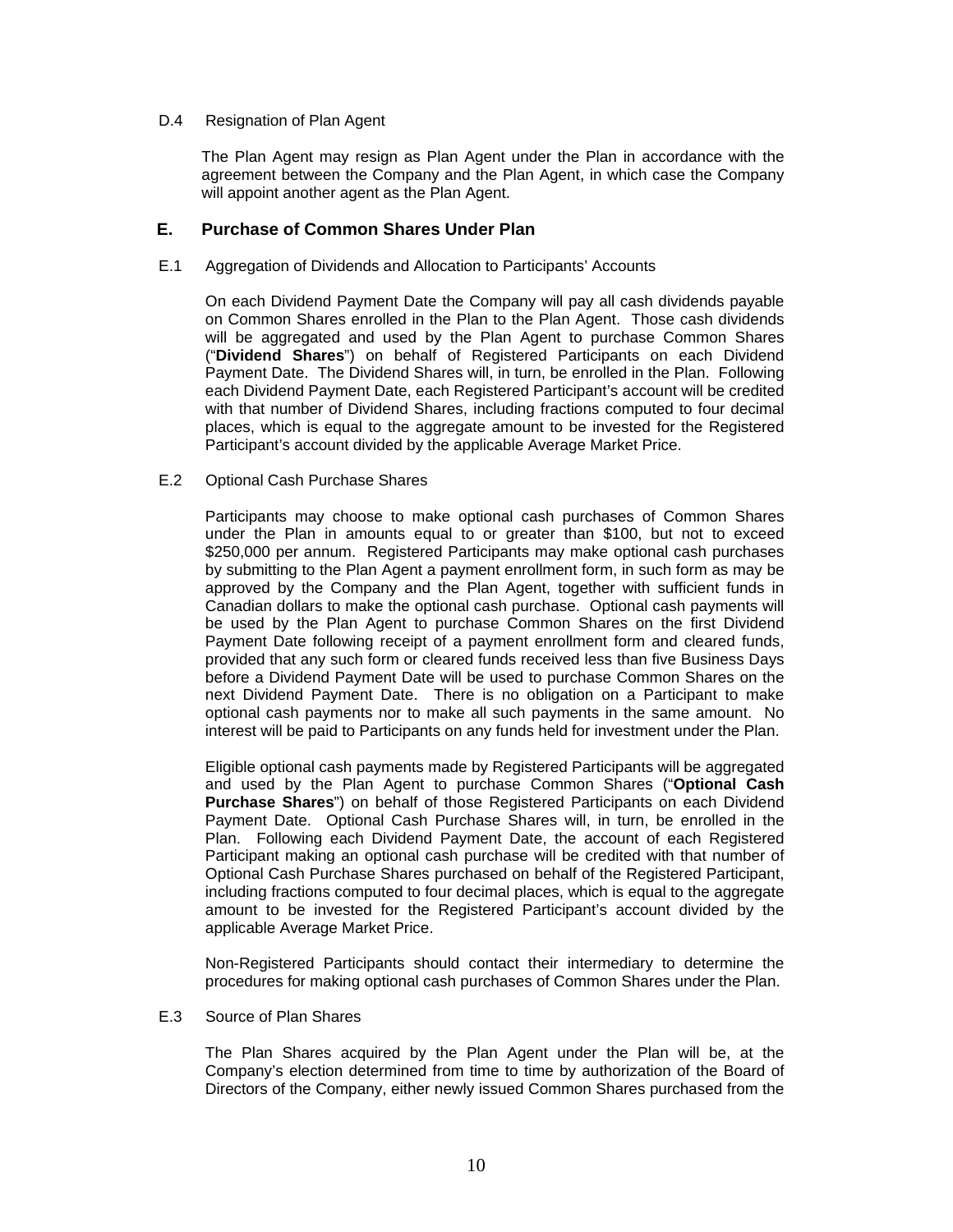Company (a "**Treasury Purchase**") or Common Shares purchased on the open market through the facilities of the Toronto Stock Exchange (a "**Market Purchase**").

#### E.4 Purchase Date

The Plan Agent will make a Market Purchase or a Treasury Purchase to purchase Plan Shares on each Dividend Payment Date.

#### E.5 Price of Common Shares

Neither the Company nor the Plan Agent will exercise any direct or indirect control over the price paid for Plan Shares purchased under the Plan.

The price allocated to each Plan Share, or fraction thereof, acquired by the Plan Agent under the Plan on each Dividend Payment Date (the "**Average Market Price**") will be determined as follows:

For a Treasury Purchase, the Average Market Price will be equal to the volume weighted average closing trading price of the Common Shares on the Toronto Stock Exchange on the five trading days preceding the Dividend Payment Date.

For a Market Purchase, the Average Market Price will be the volume weighted average of the applicable best efforts open market purchase price paid per Common Share by the Plan Agent for all Common Shares purchased on that Dividend Payment Date under the Plan.

For a Treasury Purchase in connection with the reinvestment of dividends, the Average Market Price may also include a discount of up to 5% from the volume weighted average closing trading price of the Common Shares on the Toronto Stock Exchange on the five trading days preceding the Dividend Payment Date. The Company will from time to time in its sole discretion determine the amount of any applicable discount.

The Company will announce by way of press release and in dividend announcements whether purchases of Common Shares under the Plan will be made by way of a Treasury Purchase or a Market Purchase and any applicable discount for Treasury Purchases in connection with the reinvestment of dividends.

#### **F. Disposition or Withdrawal of Common Shares**

F.1 Withdrawal of Plan Shares

Registered Participants may withdraw some or all of their whole Plan Shares at any time upon written request to the Plan Agent. The Plan Agent will confirm such withdrawal in the next statement of account mailed to the Registered Participant pursuant to Section H.3 following receipt of such request, provided that written notice of withdrawal of Plan Shares received less than five Business Days prior to a Dividend Record Date will not be processed until after that Dividend Payment Date. The Plan Agent will deliver a share certificate for the whole Plan Shares withdrawn from the Plan to the Registered Participant.

Non-Registered Participants should contact their intermediary to determine the procedures for withdrawing Plan Shares from the Plan.

#### F.2 Requests for Share Certificates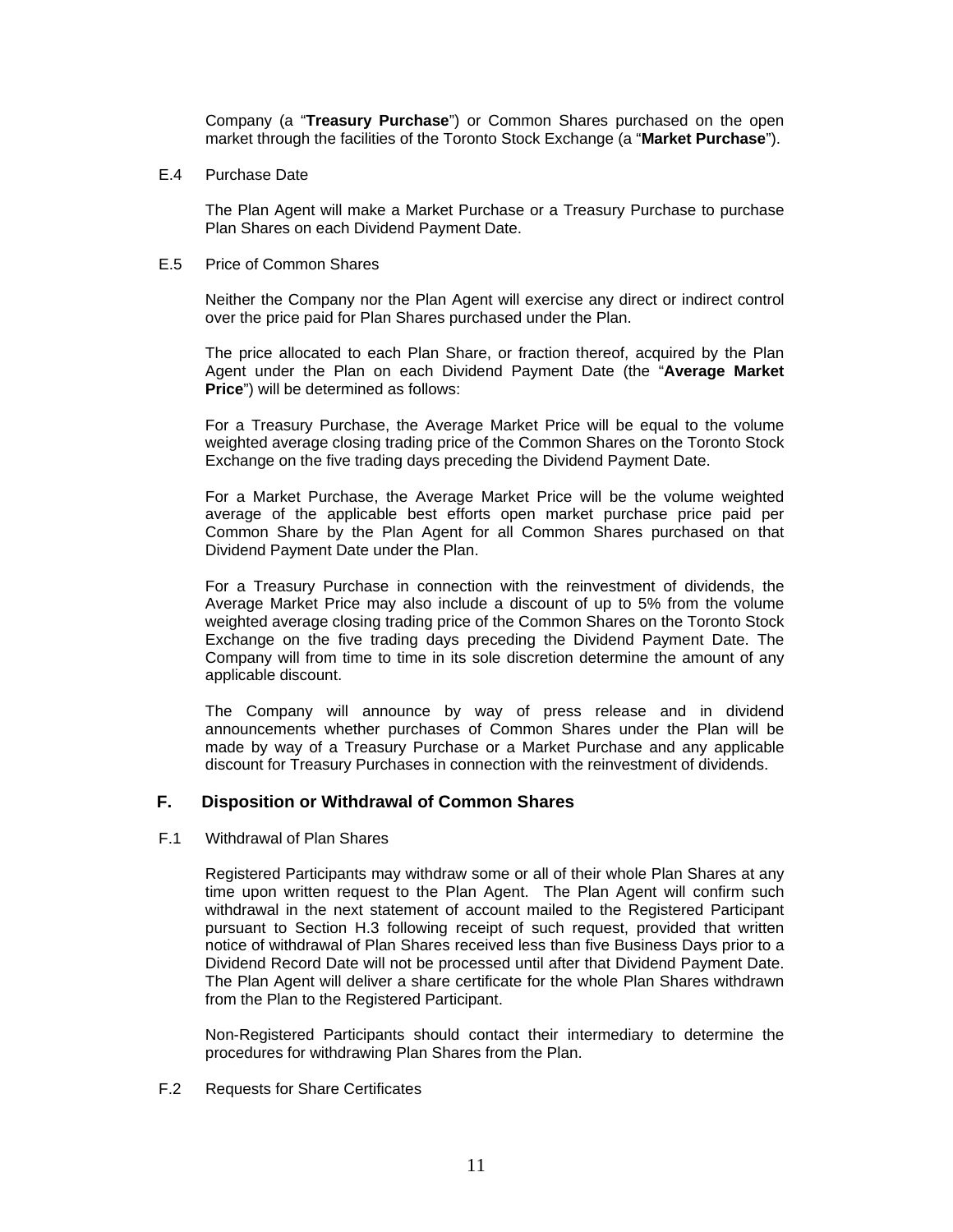Upon receipt of a request from a Registered Participant for a share certificate for Plan Shares to be withdrawn from the Plan, the Plan Agent will issue a share certificate in the Registered Participant's name, or in such other name as directed by the Registered Participant in writing, representing the requested number of whole Plan Shares. Instructions to issue a share certificate in a name other than the name of the Registered Participant will be subject to receipt of a duly completed stock power of attorney from the Registered Participant and a guarantee of the Registered Participant's signature. The signature guarantee must be that of a Canadian Schedule 1 chartered bank or a member of a recognized Medallion Program (which generally includes stock brokers or members of stock exchanges). No share certificate will be issued for a fraction of a Plan Share. The Plan Agent will send share certificates requested by a Registered Participant by first class mail as soon as practicable upon receipt of the request by the Plan Agent.

Non-Registered Participants should contact their intermediary to determine the procedures for requesting share certificates representing Plan Shares.

#### F.3 Sale of Plan Shares

Registered Participants may request the Plan Agent to sell any number of their Plan Shares on their behalf so long as they have at least one whole Plan Share. Upon receipt of such a request, the Plan Agent will as soon as practicable arrange for the sale of such Common Shares through a registered broker-dealer selected by the Plan Agent from time to time, provided that written request for sale of Plan Shares received less than five Business Days prior to a Dividend Record Date will not be processed until after that Dividend Payment Date. The Registered Participant will be charged brokerage commissions and transfer taxes, if any, which will be deducted from the cash proceeds of the sale to be paid to the Registered Participant. Commissions charged on such sales will be charged at the customary rates charged from time to time by the registered broker-dealer. Plan Shares that are sold may be commingled with Plan Shares of other Participants to be sold and the sale price of such shares will be the average sale price of all Plan Shares commingled and sold on the same day.

Non-Registered Participants should contact their intermediary to determine the procedures for the sale of their Plan Shares.

F.4 No Pledge of Plan Shares

Plan Shares may not be pledged, hypothecated, assigned or otherwise disposed of or transferred. Participants who wish to pledge, hypothecate, assign, dispose of or otherwise transfer their Plan Shares must withdraw such shares from the Plan prior to such pledge, hypothecation, assignment, disposal or transfer.

F.5 Plan Shares Remaining in Plan

If a Participant sells or withdraws less than all of their Plan Shares, cash dividends paid on their remaining Plan Shares will continue to be reinvested in Common Shares under the Plan. At the time of selling or withdrawing less than all of their Plan Shares, Participants must register for direct deposit payment of cash dividends on Common Shares withdrawn from the Plan.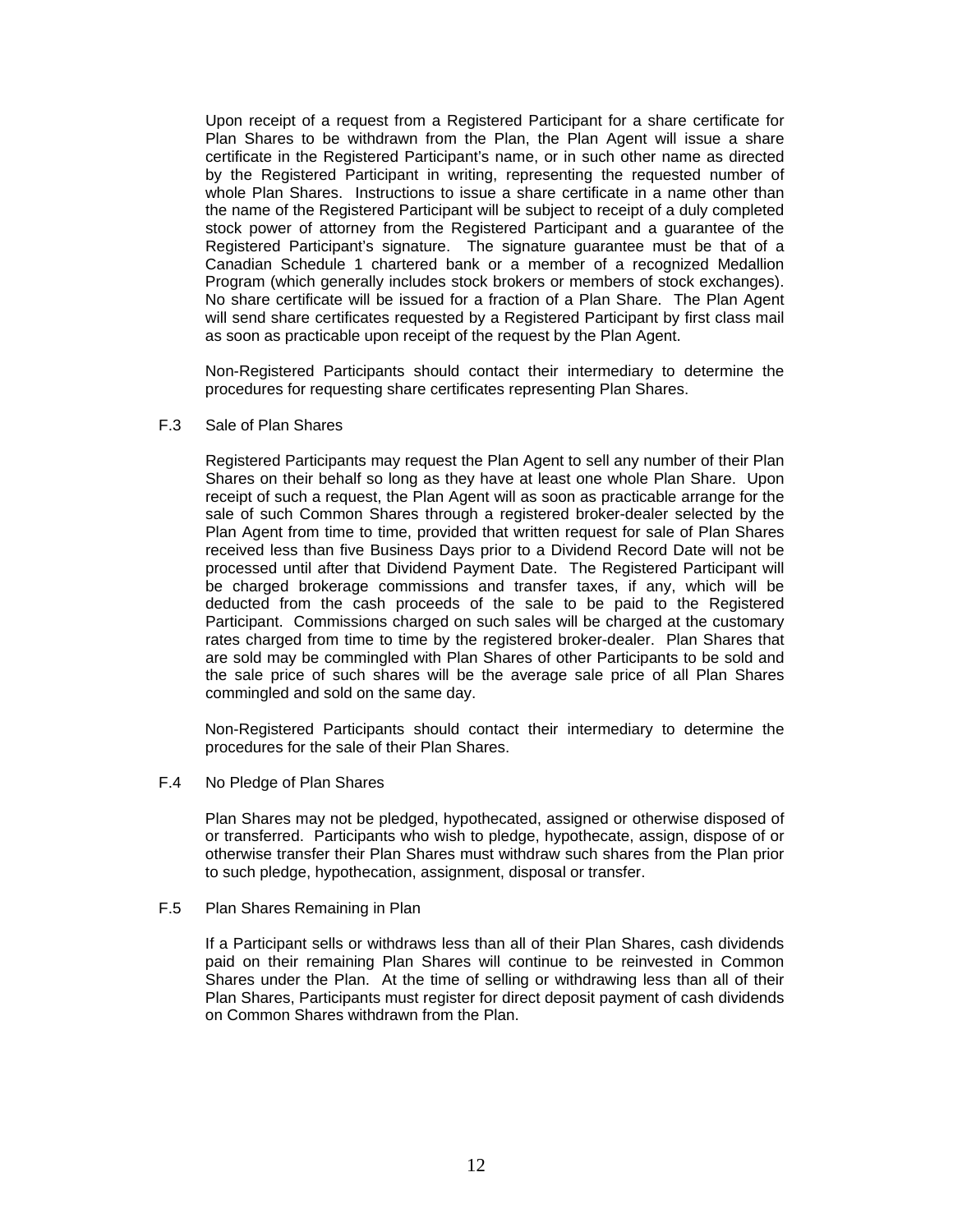# **G. Termination of Participant's Account**

#### G.1 Termination by Participant

Registered Participants may terminate their participation in the Plan by written notice to the Plan Agent at any time. Termination requests will be processed as promptly as practicable upon receipt by the Plan Agent of such notice. If the Plan Agent receives written notice of termination less than five Business Days prior to a Dividend Record Date, termination of participation in the Plan and settlement of the Participant's account will not take place until after that Dividend Payment Date.

The Plan Agent will settle a terminating Registered Participant's account by issuing a share certificate for the number of whole Plan Shares held in such Participant's account and making a cash payment to such Registered Participant for any fraction of a Plan Share remaining. The amount of the payment for any such fraction will be determined by reference to the closing price of Common Shares on the Toronto Stock Exchange on the trading day immediately prior to the date that the termination is processed by the Plan Agent.

Non-Registered Participants should contact their intermediary to determine the procedures for terminating their participation in the Plan.

G.2 Death of a Participant

Participation in the Plan will be terminated upon receipt by the Plan Agent of appropriate evidence of the death of the Registered Participant from such Participant's duly appointed legal representative and written instructions to terminate. Proof of the legal representative's authority to act must accompany the evidence of death. The Plan Agent will terminate and settle the account for such deceased Participant in the manner provided in Section G.1. Requests for issuance of a share certificate and/or a cash payment for a fractional Plan Share in the name of an estate must be accompanied by such appropriate documentation as may be reasonably requested by the Plan Agent and the Company.

G.3 Termination by Company or Plan Agent

The Company or the Plan Agent may terminate any Registered Participant's account upon written notice to the Participant at any time if the Participant has less than one whole Plan Share.

# **H. Administration**

#### H.1 Registration of Plan Shares

All whole and fractional Plan Shares purchased under the Plan will be registered in the name of the Plan Agent or its nominee and the appropriate number of whole and fractional Plan Shares will be credited to the account of Registered Participants or, in the case of Non-Registered Participants, their intermediaries, as applicable.

H.2 Fees

Except as otherwise specifically provided herein, the Company will be responsible for all administrative costs of the Plan, including any brokerage commissions or the fees or other expenses of the Plan Agent payable in connection with the purchase of Plan Shares under the Plan.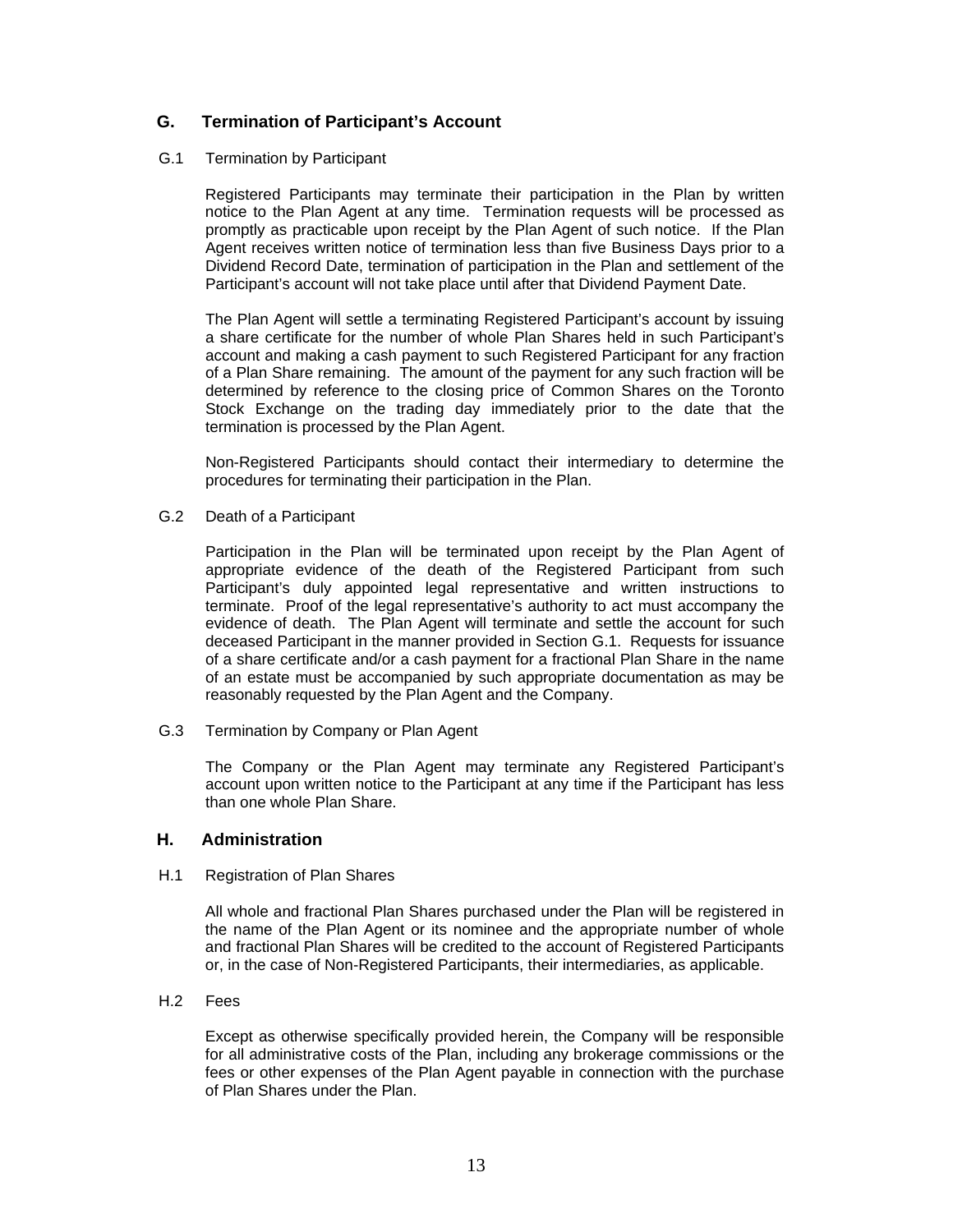Participants are responsible for all applicable brokerage commissions and transfer taxes, if any, incurred in connection with the sale of Plan Shares by the Plan Agent on behalf of any Participant.

 Non-Registered Participants may be charged additional fees by the intermediary through which their Plan Shares are held.

#### H.3 Statement of Account

The Plan Agent will maintain an account for each Registered Participant in the Plan. A statement of account will be mailed to each Registered Participant as promptly as practicable on no less than an annual basis. Such statements will constitute a Registered Participant's continuing record of the date and valuation of the acquisition of Plan Shares and should be retained for income tax purposes. Registered Participant's tax information will be mailed annually.

Non-Registered Participants will receive statements of account from their intermediary in accordance with the intermediary's administrative practices. Such statements will constitute a Non-Registered Participant's continuing record of the date and valuation of the acquisition of Plan Shares and should be retained for income tax purposes. Non-Registered Participants should contact their Non-Registered Participants should contact their intermediary to determine the procedures for requesting current statements.

H.4 Liabilities of the Company and Plan Agent

Neither the Company nor the Plan Agent will be liable for any act or omission to act, or will have any duties, responsibilities or liabilities except as expressly set forth in this Plan or required by law.

Neither the Company nor the Plan Agent will be liable in respect of the prices at which Plan Shares are purchased or sold on behalf of Participants under this Plan or the timing of purchases or sales made under this Plan.

Neither the Company nor the Plan Agent can assure a profit or protect against a loss on Plan Shares purchased or sold under this Plan.

The Company and the Plan Agent shall have the right to reject any request regarding enrollment, optional cash purchase, sale, withdrawal or termination from this Plan if such request is not received in proper form. Any such request will be deemed to be invalid until any irregularities have been resolved to the satisfaction of the Company and/or the Plan Agent. The Company and the Plan Agent are under no obligation to notify any shareholder of an invalid request.

#### **I. Miscellaneous**

I.1 Voting of Plan Shares

Registered Participants may vote whole Plan Shares held by the Plan Agent on their behalf, in the same manner as any other Common Shares of the Company either by proxy or in person. The Plan Agent will forward to Registered Participants, as soon as practicable following receipt, any proxy solicitation materials.

Non-Registered Participants should contact their intermediary to determine the procedures for voting Plan Shares.

I.2 Rights Offerings, Stock Splits and Stock Dividends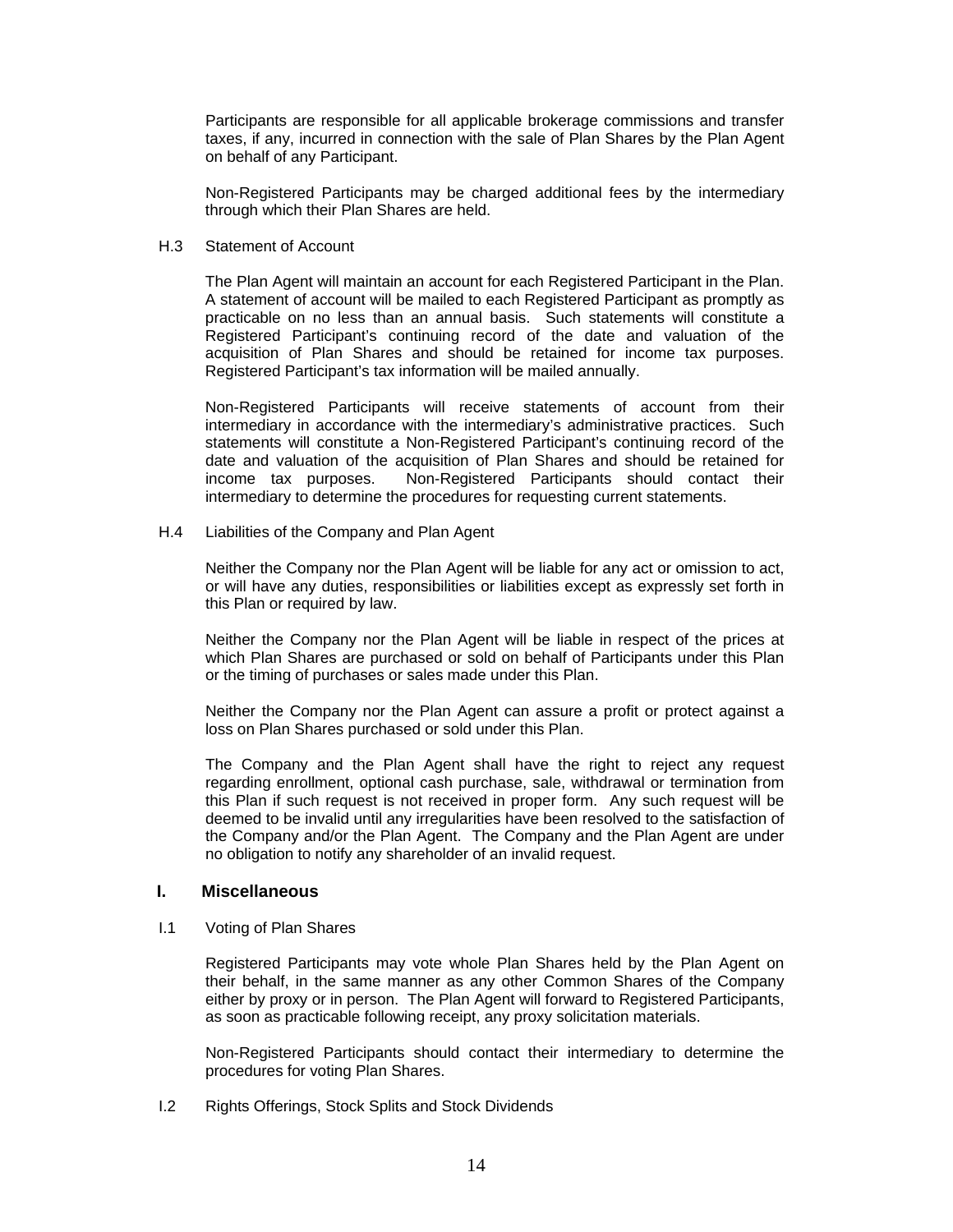If the Company makes available to holders of record of its Common Shares rights to subscribe for additional Common Shares or other securities, Registered Participants will be forwarded rights certificates pertaining to their whole Plan Shares held by the Plan Agent on their behalf, subject to the terms and conditions of the rights offering. No such rights will be made available in respect of fractions of Plan Shares held by the Plan Agent. Each Registered Participant's account will be adjusted for any stock splits or stock dividends declared on Common Shares.

Non-Registered Participants should contact their intermediary with questions regarding the procedures for rights offerings, stock splits and stock dividends.

I.3 Termination or Amendment of Plan

Subject to any required regulatory or stock exchange approval, the Company may amend or suspend, in whole or in part, or terminate the Plan at any time upon notice thereof to all Participants without their consent or approval. If the Plan is terminated by the Company, the Plan Agent will remit to each Registered Participant a certificate for whole Plan Shares held for such Participant under the Plan, together with the proceeds for any fractions of such shares pursuant to the formula set out in Section G.1. In the event of suspension of the Plan, the Plan Agent will make no investments on any Dividend Payment Date following the effective date of such suspension and during such suspension.

Non-Registered Participants should contact their intermediary with questions regarding the procedures of the intermediary in the event of the suspension or termination of this Plan.

I.4 Assignment

A holder of Common Shares may not assign the holder's right to participate in the Plan.

I.5 Rules

The Company may make rules and regulations to facilitate the administration of this Plan and reserves the right to regulate and interpret the Plan text as the Company deems necessary or desirable. The Company may adopt rules and regulations concerning the establishment of Internet-based or other electronic mechanisms with respect to the enrollment in this Plan, the communication of information concerning this Plan to the Participants and any other aspects of this Plan.

I.6 Electronic Communications

References in this Plan to the delivery of instructions, notices or other documents in writing will be deemed to include, subject to the adoption of rules or regulations by the Company, delivery by electronic means, including the Internet.

I.7 Governing Law

This Plan will be governed by and construed in accordance with the laws of Ontario and the laws of Canada applicable therein.

# **J. Notices and Correspondence**

Communications to the Plan Agent should be addressed as follows: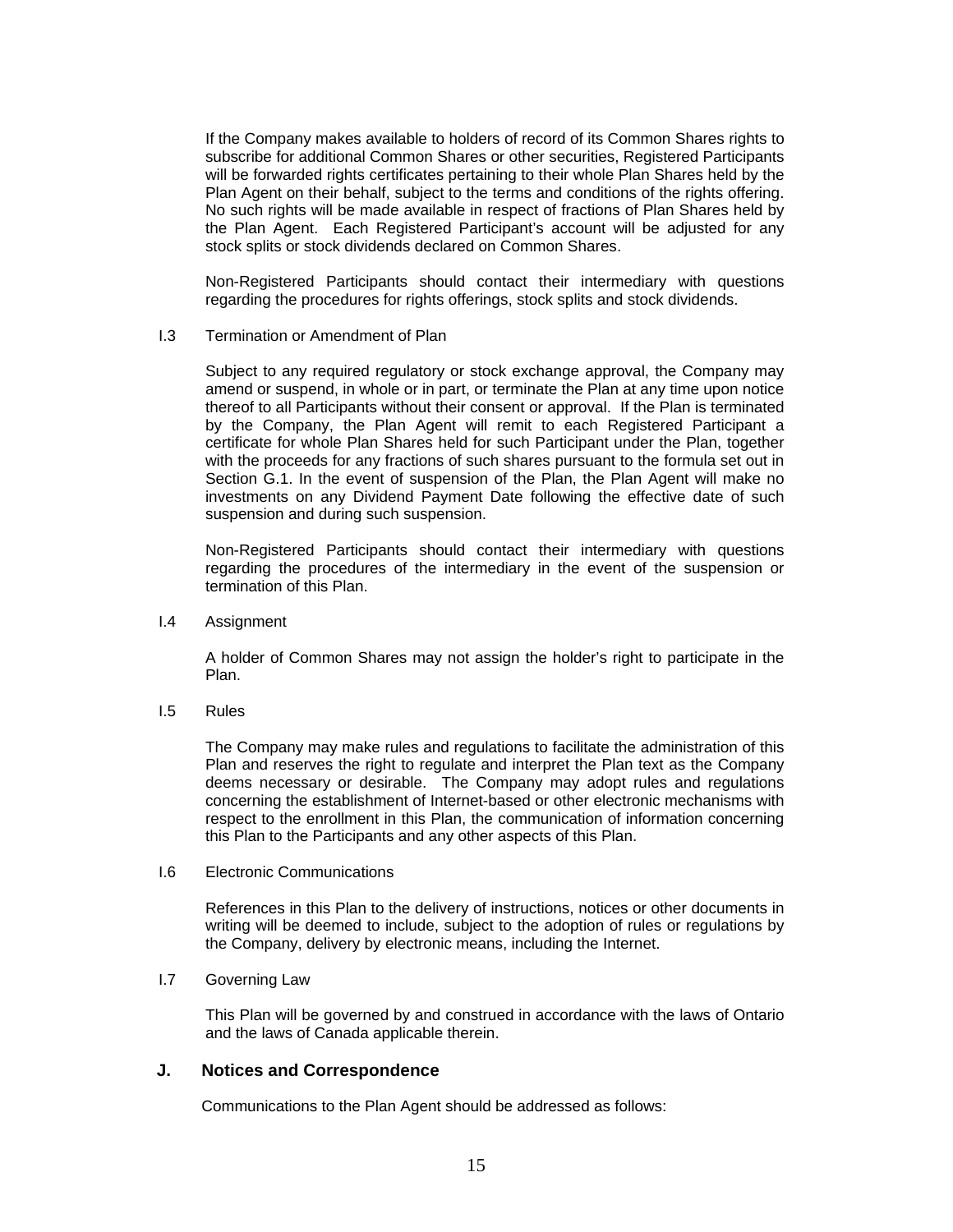CIBC Mellon Trust Company Attention: Dividend Reinvestment Department P.O. Box 7010 Adelaide Street Postal Station Toronto, Ontario M5C 2W9

| Telephone: | 1-800-783-9495           |
|------------|--------------------------|
| Facsimile: | 1-877-713-9291           |
| Email:     | inquiries@cibcmellon.com |

Registered Participants must notify the Plan Agent promptly in writing of any change of address. Notices or statements from the Plan Agent to Registered Participants will be mailed at the last address of record for each Participant with the Plan Agent, and any such notice or statement will be deemed received when received by the Participant or five Business Days after mailing, whichever occurs earlier.

Non-Registered Participants should contact their intermediary with questions regarding this Plan or for information on the procedures followed by such intermediary to relay communications in respect of this Plan received by them from the Company.

# **K. Effective Date**

The effective date of this Plan is May 7, 2009.